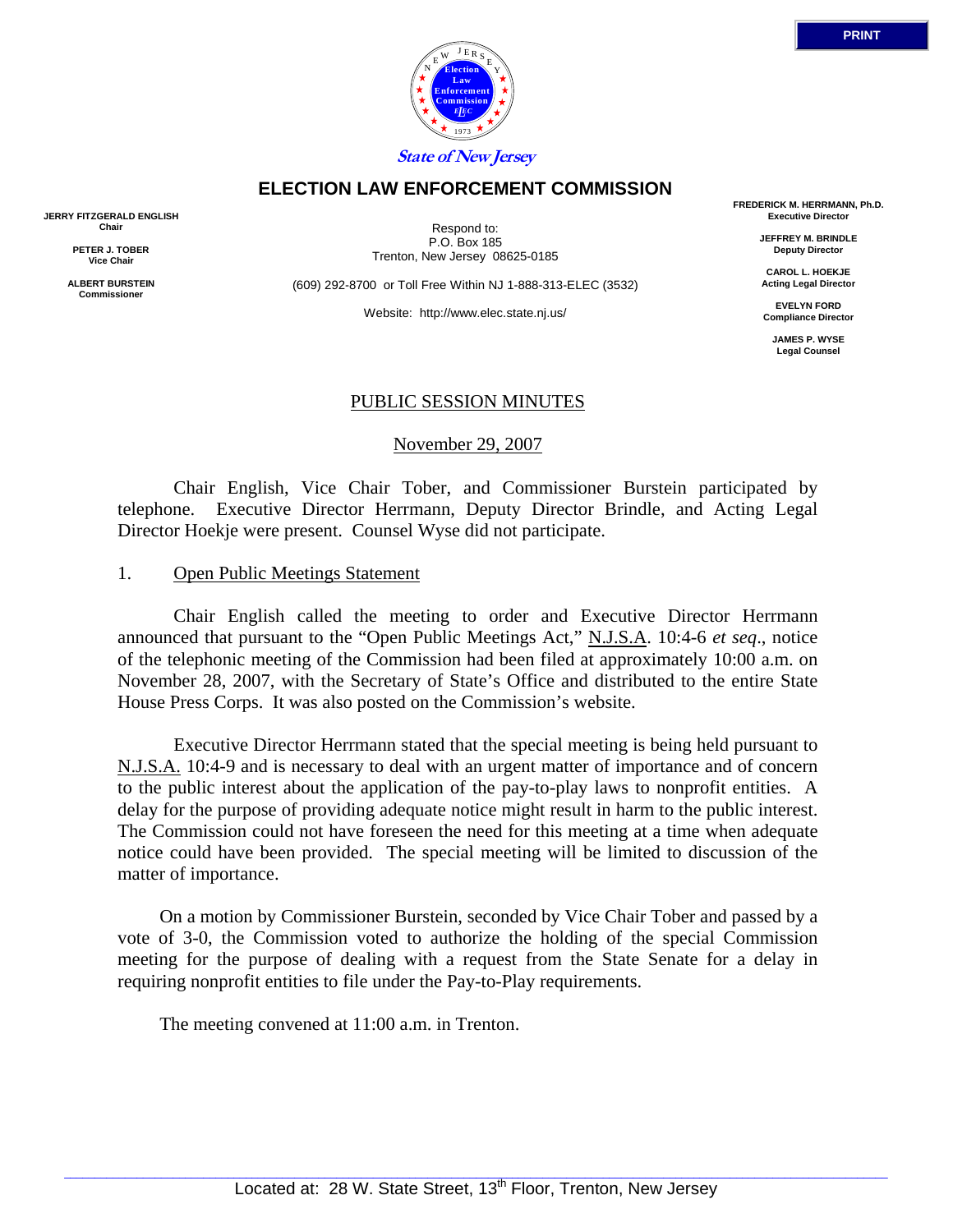# Public Session Minutes November 29, 2007 Page 2

# 2. Discussion of application of the pay-to-play laws to nonprofit entities in light of proposed legislation to amend such laws.

 The Commission received a request from Leon Sokol, Esq., representing the New Jersey Senate, informing the Commission that legislation to amend the pay-to-play statutes in order to exempt not-for-profit entities has been prepared for introduction and consideration when both Houses of the Legislature convene in December. Mr. Sokol respectfully requested that the Commission delay the filing deadline of November 30, 2007, applicable to non-profit entities and their officers and directors, to January 15, 2008, the date of a scheduled Commission meeting, in order to give the Legislature sufficient time to consider such legislation.

 On a motion by Commissioner Burstein, seconded by Vice Chair Tober and passed by a vote of 3-0, the Commission considered the request.

 Commissioner Burstein stated that he would support an extension of the filing requirements to January 15, 2008, to allow the Legislature time to clarify its intent regarding nonprofit disclosure under pay-to-play. He said that he thought the request was reasonable given the state of confusion over the rules.

 Vice Chair Tober stated that he is disappointed that this situation has arisen because the Commission has already granted an extension to nonprofits in terms of filing reports. He said, however, that in lieu of the stated legislative intent to exempt nonprofits from filing he would agree with Commissioner Burstein on extending the deadline. Vice Chair Tober added that if the Legislature does not pass clarifying amendments then filing should be required in January.

 Chair English stated that the Commission has had the benefit of two reasoned opinions, one from the Attorney General and the other from the Commission's Counsel. She said that by a vote of the members, the Commission opted to include nonprofits.

 Chair English noted that the Legislature has determined to clarify the issue and the Commission should give the Legislature the opportunity to express its intent. The Chair said that this approach is preferable to having a court decide the matter. Chair English expressed hope for legislative history which was not available to the Commission.

 Chair English indicated that she believed not-for-profits covered a large group of organizations, large and small, charitable ones, hospitals, large institutions, and foundations. She said that she would urge the Senate to examine the fact that there are different types of nonprofits and that many receive no-bid contracts. She expressed concern over allowing nobid contracts to be granted to many organizations without the advantage of transparency.

 Commissioner Burstein said that he would only add that it is his hope and expectation that issues involved in reporting will be fully examined by the Legislature, and that the result will not be a simple bill just exempting all nonprofits. He said that this would not be in the best interests of the public.